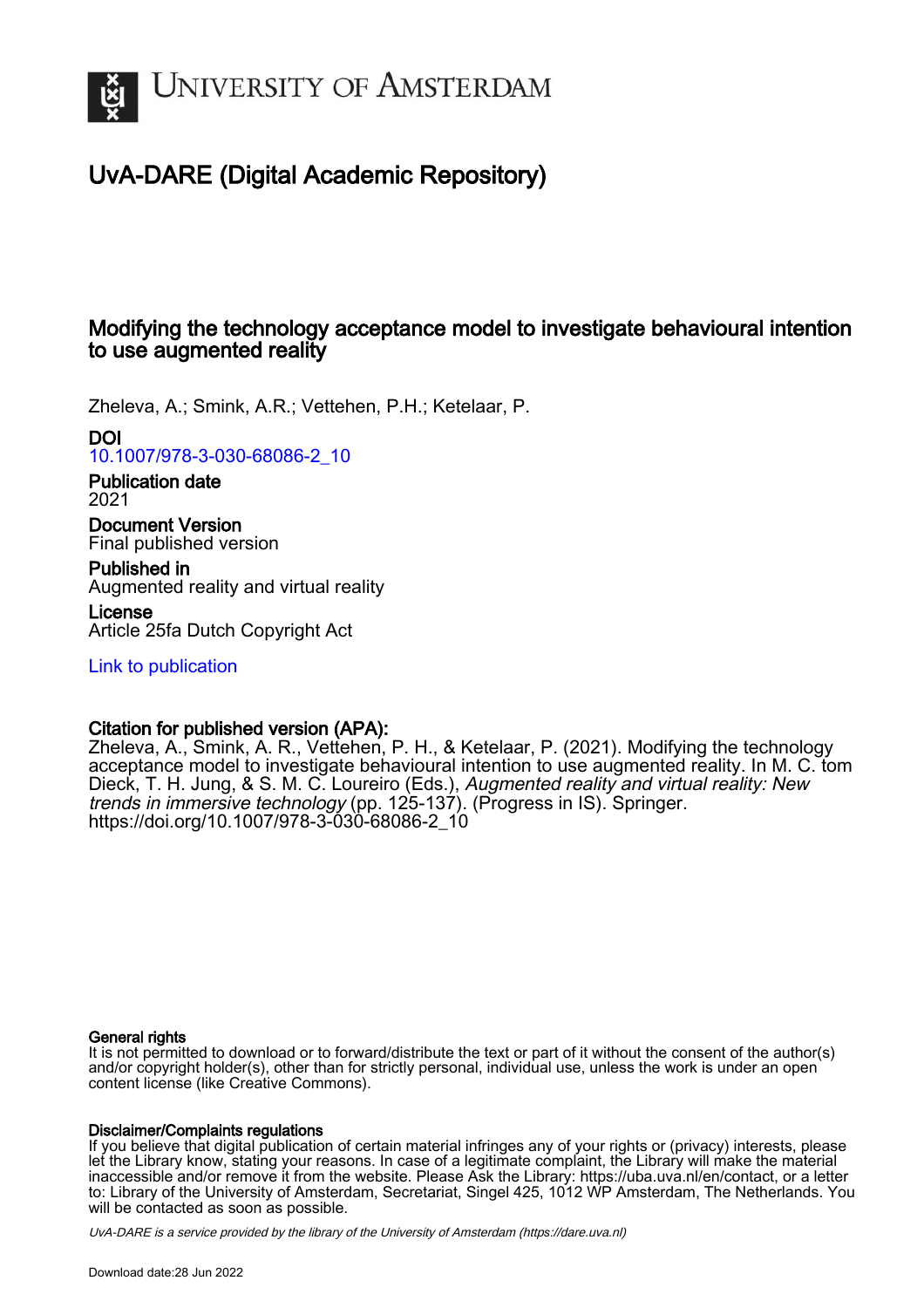# **Modifying the Technology Acceptance Model to Investigate Behavioural Intention to Use Augmented Reality**



**Aleksandra Zheleva, Anne Roos Smink, Paul Hendriks Vettehen, and Paul Ketelaar**

**Abstract** Online retailers are employing interactive technologies to reduce the risk of online purchases. Augmented reality (AR) serves this aim by placing virtual 3D objects (e.g., new furniture) into the consumers' homes. This study investigates the consumer's acceptance of AR applications via a modified Technology Acceptance Model (TAM). Also, we examined the effect of products associated with either high or low financial risk on the relationship between perceived usefulness and behavioural intention. We conducted a single case study with a field between-subject design. The results confirmed the relationships in the modified TAM. In particular, enjoyment had both a direct and indirect positive effect on the behaviour intention of consumers to use the AR app in the future. However, product type did not have a significant effect.

**Keywords** Augmented reality (AR) · Technology acceptance model (TAM) · Product type

# **1 Introduction**

Augmented reality applications (AR apps) can enhance the consumer experience by merging highly customizable digital content with the touch-and-feel quality of the physical environment. For instance, consumers can place a virtual 3D sofa in their living room and try in real-time if the sofa fits in their room, which can reduce the risk of online purchase and deliver better shopping value for consumers (Dacko, [2017\)](#page-12-0). Retailers have been quick to catch on the added value of AR, which has led

A. Zheleva  $(\boxtimes)$ 

A. R. Smink

P. H. Vettehen · P. Ketelaar Behavioural Science Institute, Radboud University, Nijmegen, The Netherlands

© The Author(s), under exclusive license to Springer Nature Switzerland AG 2021 M. C. tom Dieck et al. (eds.), *Augmented Reality and Virtual Reality*, Progress in IS, [https://doi.org/10.1007/978-3-030-68086-2\\_10](https://doi.org/10.1007/978-3-030-68086-2_10)

125

Department of Communication Sciences, imec-mict-UGent, Ghent University, Ghent, Belgium e-mail: [aleksandra.zheleva@ugent.be](mailto:aleksandra.zheleva@ugent.be)

Faculty of Social and Behavioural Sciences, University of Amsterdam, Amsterdam, The **Netherlands**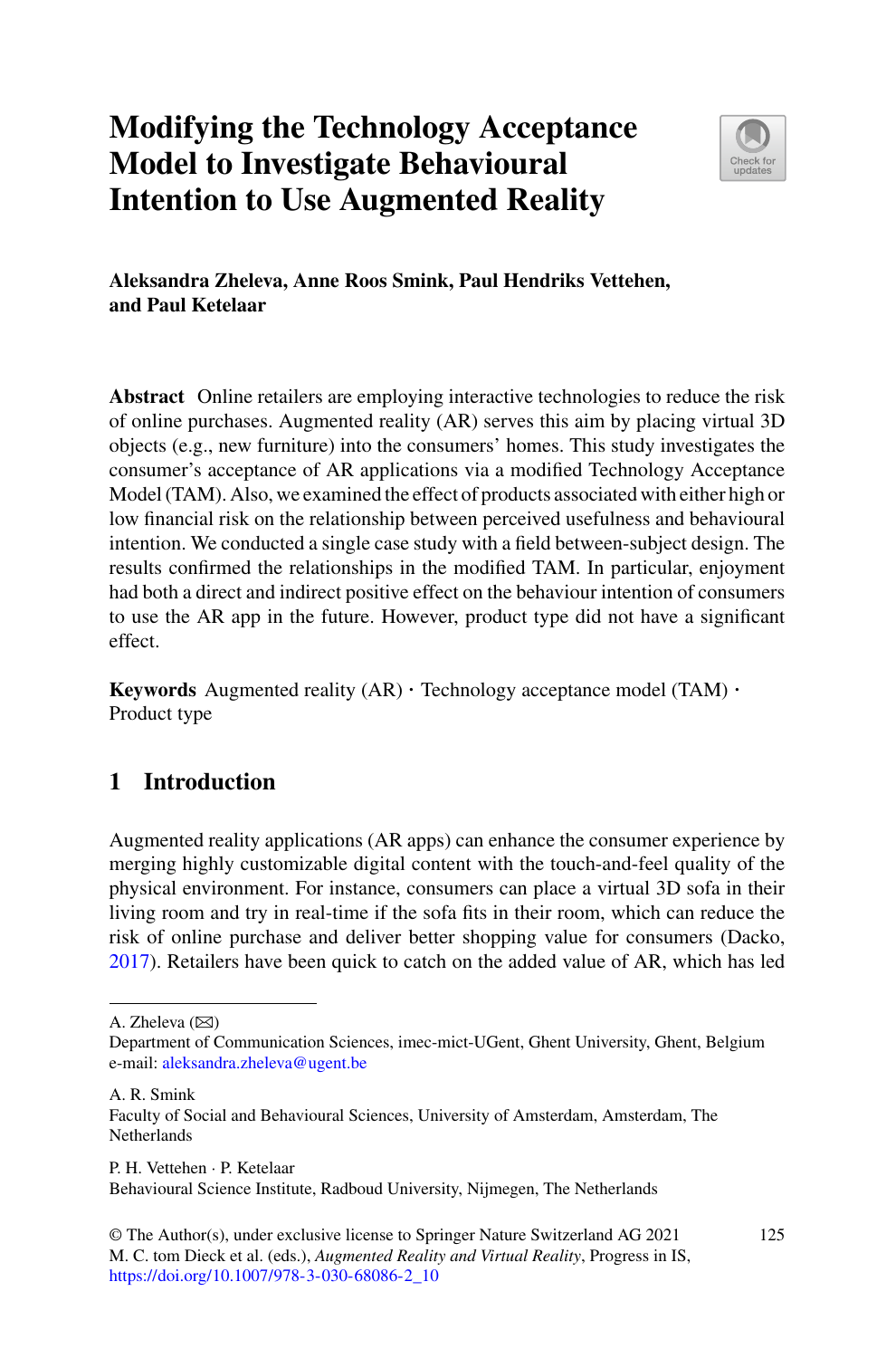to an overall increase in investment and implementation of AR in online shopping (PerkinsCoie, [2018\)](#page-12-1). While the innovative nature of AR can help an online retailer to stand out, if the AR technology is not developed in a way that is useful for the consumers, then they might not use it again. The current study helps AR developers in this area by gaining information about the mechanisms that underlie the consumer's intention to adopt AR.

AR studies have employed the Technology Acceptance Model (TAM; cf. Davis, [1989\)](#page-12-2) to understand what drives consumers' intention to use the technology. Four main factors have been established to affect the consumer's behavioural intention to use AR—perceived usefulness, perceived ease of use, perceived enjoyment, and perceived informativeness (Kim & Forsythe, [2008;](#page-12-3) Rese et al., [2017\)](#page-12-4). The current study extends previous findings in the following ways.

First, previous research has been conducted in laboratory settings. Thus, the consumers' feedback has been restricted to their experience in a not-so-realistic setting (i.e., a lab room). To this point, the current study adopts a more ecologically valid approach by conducting the experimental sessions in participants' homes.

Second, perceived enjoyment has been considered separately as a factor impacting directly perceived usefulness (Rese et al., [2017\)](#page-12-4) and also a factor that has a direct effect on behavioural intention (Kim & Forsythe, [2008\)](#page-12-3). It is unknown, however, whether both ideas about the role of perceived enjoyment may be accurate at the same time. This knowledge can provide insight into the applicability of the (modified) TAM in the context of AR. Moreover, knowledge about the role of perceived enjoyment may be useful in developing future AR apps in this area.

Finally, while previous studies have focused on the experience of the consumer and its effect on their intention to use AR (Dey et al., [2018\)](#page-12-5), this study also investigates the effect of external factors (i.e., product type). In particular, in evaluating products using an AR app, the stakes are higher for high-risk products than for low-risk products. This might imply that app's perceived usefulness has a direct effect on the user's behavioural intention to use the app in the future. All proposed relationships are visualised in Fig. [1.](#page-2-0)



<span id="page-2-0"></span>**Fig. 1** The modified TAM model illustrating the hypothesized relationships between product type, perceived informativeness, perceived enjoyment, perceived usefulness, perceived ease of use and behavioural intention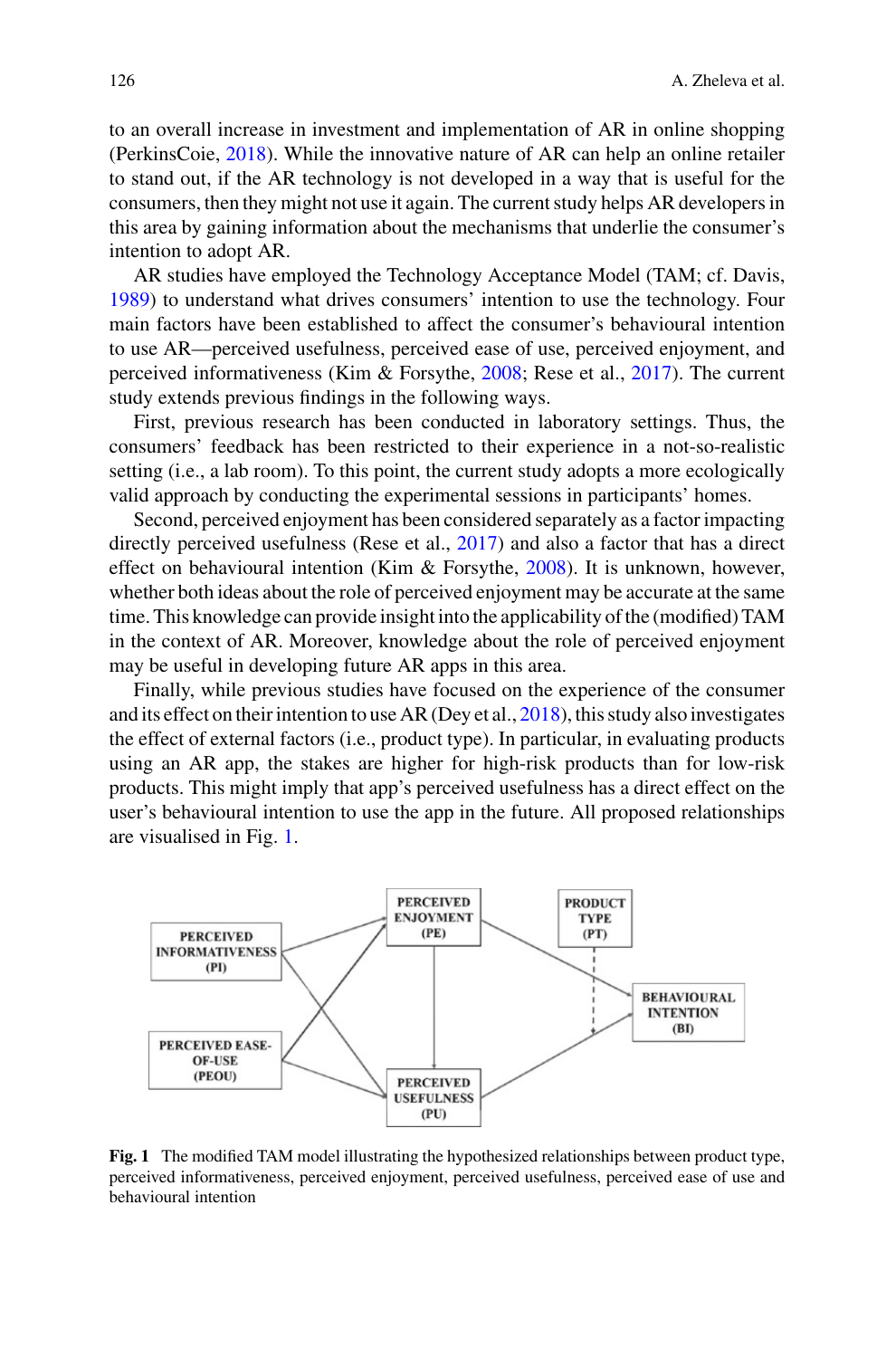# **2 Theory and Hypotheses**

A meta-analysis of studies using the TAM model concludes that TAM is a valid and robust predictive model (Legris et al., [2003\)](#page-12-6). Furthermore, because of its simplicity and parsimony, the model was chosen as the base theoretical model for the current study. TAM is built on Fishbein and Ajzen's theory of reasoned action (TRA), which explains how the individuals' intentions to behave in a certain way are correlated with their attitudes towards the behaviour and beliefs in the form of subjective norm (Ajzen, [1991\)](#page-11-0). Thus, the model's purpose is to predict what features (i.e., variables) influence consumers' intentions to use innovative technology in the future.

The original TAM illustrates that consumers' behavioural intention to use technology is influenced by its *perceived usefulness* (i.e., "the degree to which a person believes that using a particular system would enhance his or her job performance") (Davis, [1989,](#page-12-2) p. 320). Rese et al. [\(2017\)](#page-12-4) provided support for this relationship in the context of AR apps. However, their study was conducted in a strictly controlled lab environment. Acknowledging that these kinds of AR apps are purposefully designed to be used by customers in their homes, we tested this effect in a field experiment.

#### **H1. Perceived usefulness has a direct positive effect on behavioural intention**.

Furthermore, studies have illustrated that the perceived usefulness of the technology can be influenced by both hedonic (i.e., aim to provide a fun experience for the user) and utilitarian (i.e., aim to support users in fulfilling their goals) factors (Rese et al., [2017\)](#page-12-4). Therefore, the current research will modify the original TAM model by including two variables: *perceived enjoyment* (hedonic) and *perceived informativeness* (utilitarian). Perceived enjoyment is to what degree the consumer believes the technology is playful, entertaining, and satisfies the need "for escapism, diversion, aesthetic enjoyment, or emotional release" (Ducoffe, [1996,](#page-12-7) p. 23). In a series of lab experiments, Rese et al. [\(2017\)](#page-12-4) showed that perceived enjoyment was a strong determinant of the perceived usefulness of AR applications. Thus, we expect to find the same relationship in the current field study.

#### **H2. Perceived enjoyment has a direct positive effect on perceived usefulness**.

Additionally, Olsson et al. [\(2012\)](#page-12-8) and Rese et al. [\(2017\)](#page-12-4) have shown that higher *perceived informativeness* results in higher perceived usefulness of AR apps. Perceived informativeness is to what degree the consumer believes that the technology provides them with relevant and useful information about the product. The effect of perceived informativeness on the perceived usefulness of AR shopping apps, could be due to the nature of those apps. More specifically, AR shopping apps aim to provide customers with relevant information about the product that they consider buying. We suggest that if the app is perceived as giving appropriate and applicable information about the products, the consumers will not merely perceive the app as more useful, but will also enjoy using the app more.

### **H3. Perceived informativeness has a direct positive effect on (a) perceived usefulness and (b) perceived enjoyment**.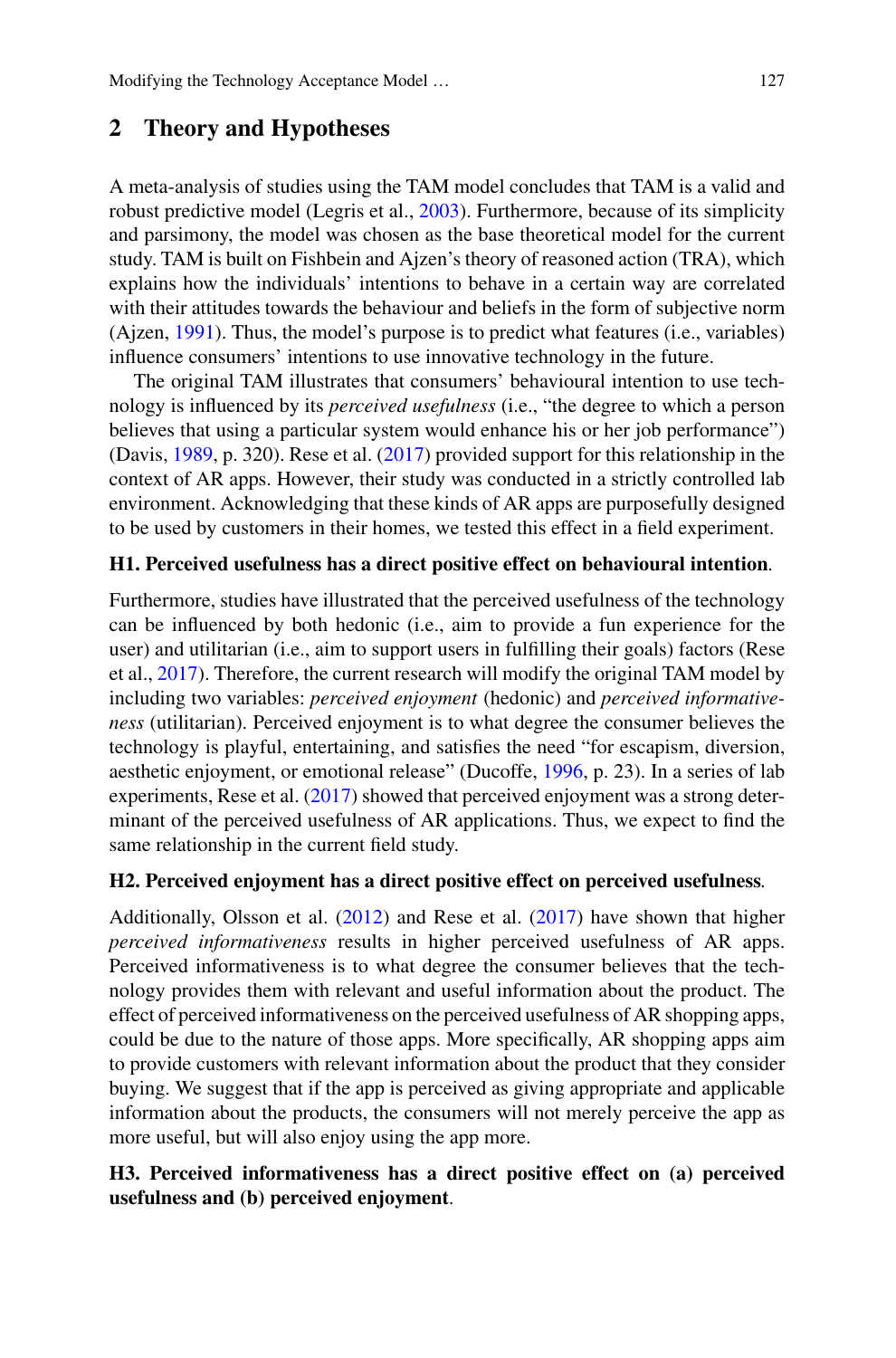Furthermore, Davis suggested that "ease of use operates through usefulness" (Davis, [1989,](#page-12-2) p. 332). *Perceived ease of use* is "the degree to which a person believes that using a particular system would be free from effort" (Davis, [1989,](#page-12-2) p. 320). Indeed, Rese et al. [\(2017\)](#page-12-4) and Brito et al. [\(2018\)](#page-12-9) have shown that higher perceived ease of use of AR apps is predictive of higher perceived usefulness. Furthermore, research has established a correlation between perceived ease of use and perceived enjoyment (Kim & Forsythe, [2008;](#page-12-3) Rese et al., [2017\)](#page-12-4). The rationale is that systems that are perceived as easier to use are more likely to be perceived as enjoyable (Teo & Chia, [2018\)](#page-13-0).

#### **H4. Perceived ease of use has a direct positive effect on (a) perceived usefulness and (b) perceived enjoyment**.

Not only does AR give additional information about products, but at the same time, it offers hedonic value (Olsson et al., [2012,](#page-12-8) p. 296). Research on trends of traditional online shopping has revealed that perceived enjoyment has a strong positive effect on behavioural intention to use the online platform in the future (Cheema et al., [2013\)](#page-12-10). Furthermore, it could be that perceived enjoyment also has a direct positive effect on the behaviour intention of consumers to use AR apps.

#### **H5. Perceived enjoyment has a direct positive effect on behavioural intention**.

Previous AR studies based on TAM have mostly focused on the experience of consumers and its effect on their intention to use AR (Dey et al., [2018\)](#page-12-5). However, external factors, such as what products the technology is used for, have not been investigated. It is essential to consider this factor because different products might carry a different amount of risk when purchased online. According to Pristiwa et al. [\(2017\)](#page-12-11), perceived risk can influence consumer's behaviour regarding the online platform they are shopping from. A major type of risk that impacts the consumer's behaviour is the financial risk (Thakur & Srivastava, [2015\)](#page-13-1).

AR can be viewed as a tool that decreases the consumer's perceived financial risk during online shopping because it offers additional visual information about the product (Rese et al., [2017\)](#page-12-4). Research has shown that financial risk is related to the risk of losing money through a purchase decision (Derbaix, [1983;](#page-12-12) Horton, [1976;](#page-12-13) Sweeney et al., [1999\)](#page-12-14). Indeed, financial risk is correlated with price. For instance, if the price of a given product is higher, then the perceived financial risk is also higher. Financial risk has been pointed out by previous research as one of the most significant features of the overall perceived risk in shopping (see e.g., Kaplan et al., [1974;](#page-12-15) Stone & Grønhaug, [1993\)](#page-12-16). To counterbalance this risk, an increasing number of retailers are integrating AR into their online shops as it can function as risk insurance. Indeed, it is for this reason that it is of the utmost importance that the app does a good job in terms of usefulness. This is expected to be particularly the case with high-risk products because the potential losses then are higher in case the app would prove useless.

**H6. The positive relationship between perceived usefulness and behavioural intention is stronger for high-risk products than for low-risk products**.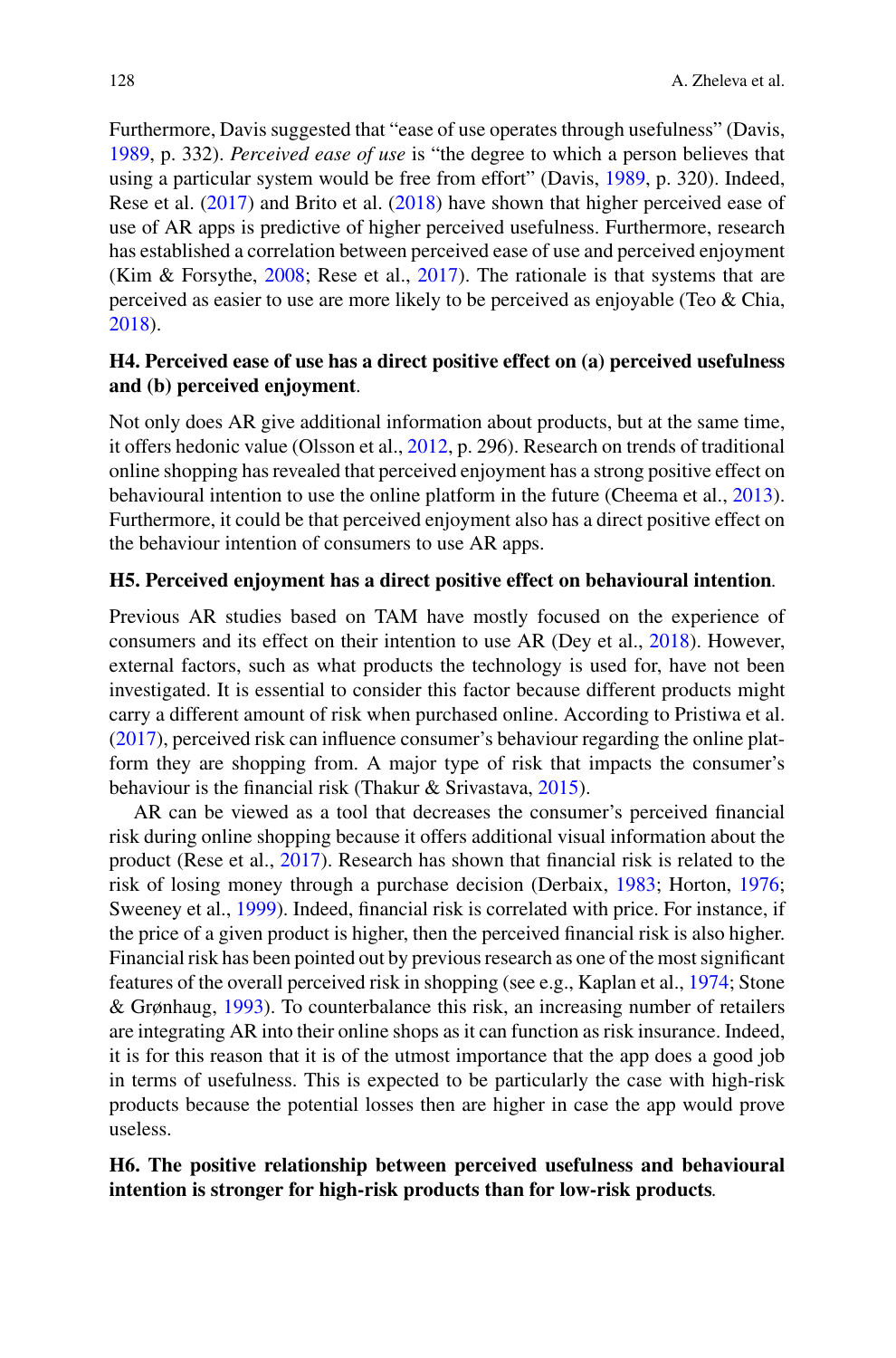# **3 Methodology**

#### *3.1 Study Design*

The design of a field experiment was chosen because the environmental factors of a home (e.g., space configuration) needed to be present naturally. This improved the ecological validity of the results because the AR app used as a stimulus is developed for consumers to use at their houses. Participants were divided into two groups: lowrisk group ( $n = 48$ )—participants had to place low-risk products that cost between  $\epsilon$ 10– $\epsilon$ 30 in their room, and high-risk group (n = 44)—participants had to place high-risk products ( $\text{ } \in 100 - \text{ } \in 300$ ) in their room.

#### *3.2 Participants*

Data were gathered from 100 students. Eight of the participants were excluded from the analyses as they did not use the correct stimuli. Thus, the analysis is based on data from 92 participants ( $n_{\text{female}} = 69$ ,  $M_{\text{age}} = 23$ ,  $SD_{\text{age}} = 4.40$ ). Additionally, none of the participants have used the IKEA Place app before. Participants were divided into two groups: (1) low-risk group ( $n = 48$ )—participants had to place low-risk products in their room and (2) high-risk group ( $n = 44$ )—participants had to place high-risk products in their room.

# *3.3 Stimulus Material*

All participants used the AR smartphone app IKEA Place. The app was chosen because it has a simple design and does not send distracting messages (Rese et al., [2017\)](#page-12-4). Participants could browse through the IKEA catalogue and tap on an item. Then, the floor and walls of the room were scanned by the camera phone, and a virtual object was placed in the physical space. Then, the item could be moved to the preferred location and/or rotated (Fig. [2\)](#page-6-0).

A *Favourites* list was created in the app (Fig. [3\)](#page-6-1). The list included eight furniture products. Four of the products were low-risk (Fig. [3a](#page-6-1)), and the other four were highrisk (Fig. [3b](#page-6-1)). The product s were chosen so that they correspond to each other. For instance, a cheap wardrobe in the low-risk group corresponded to an expensive wardrobe in the high-risk group.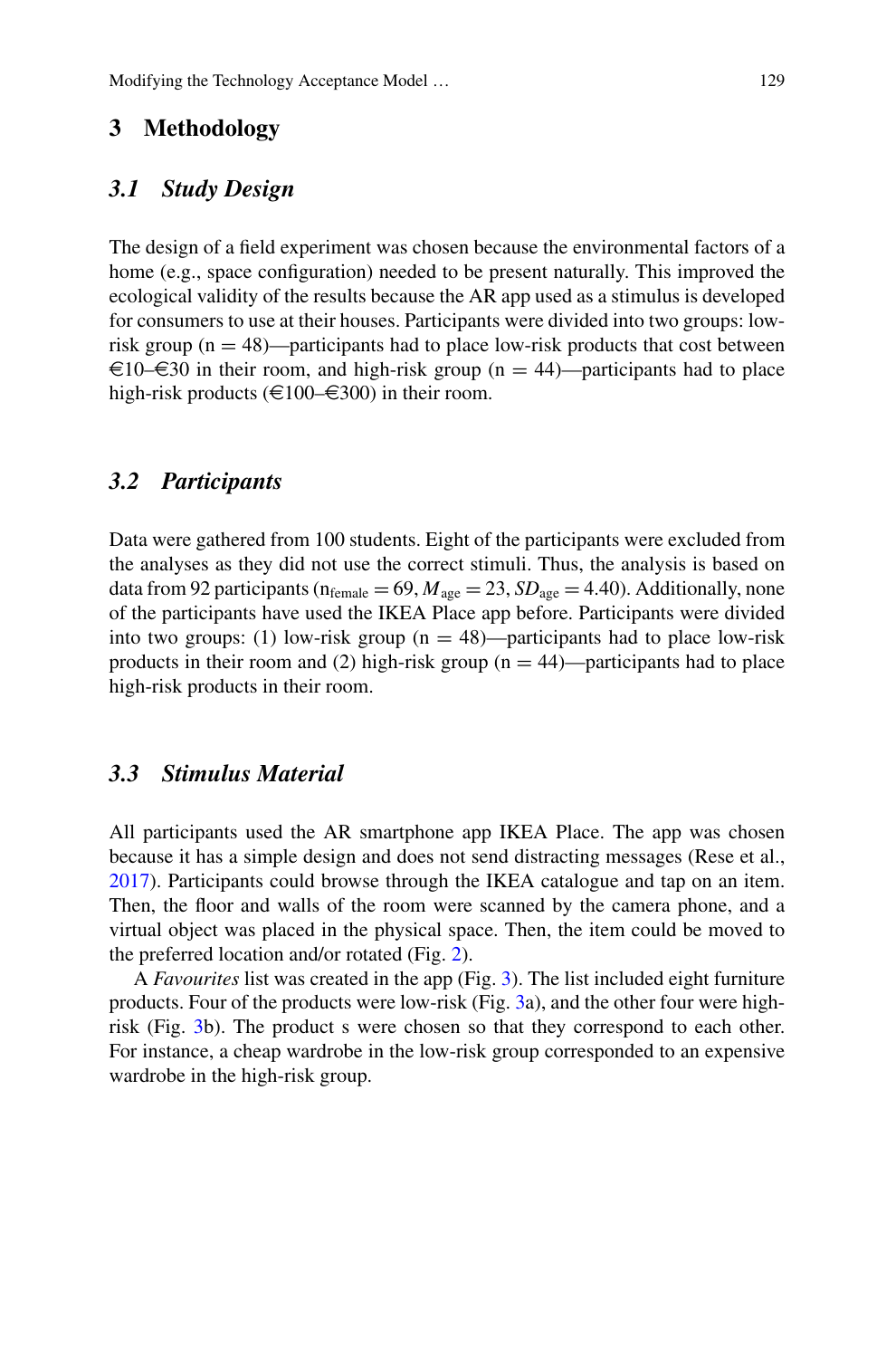

<span id="page-6-0"></span>**Fig. 2** Sample visualization of the use of the IKEA Place app. From right to left: **a** The app is opened, and the phone camera is pointed towards the desired location in the room; **b** Participants choose an item; **c** Participants view details (i.e., price) of the object and tap on the "Try in your place tab"; **d** The app scans the room; **e** The object is placed in the scanned place



<span id="page-6-1"></span>**Fig. 3 a** The four low-risk visual stimuli used in the research; **b** The four high-risk visual stimuli used in the research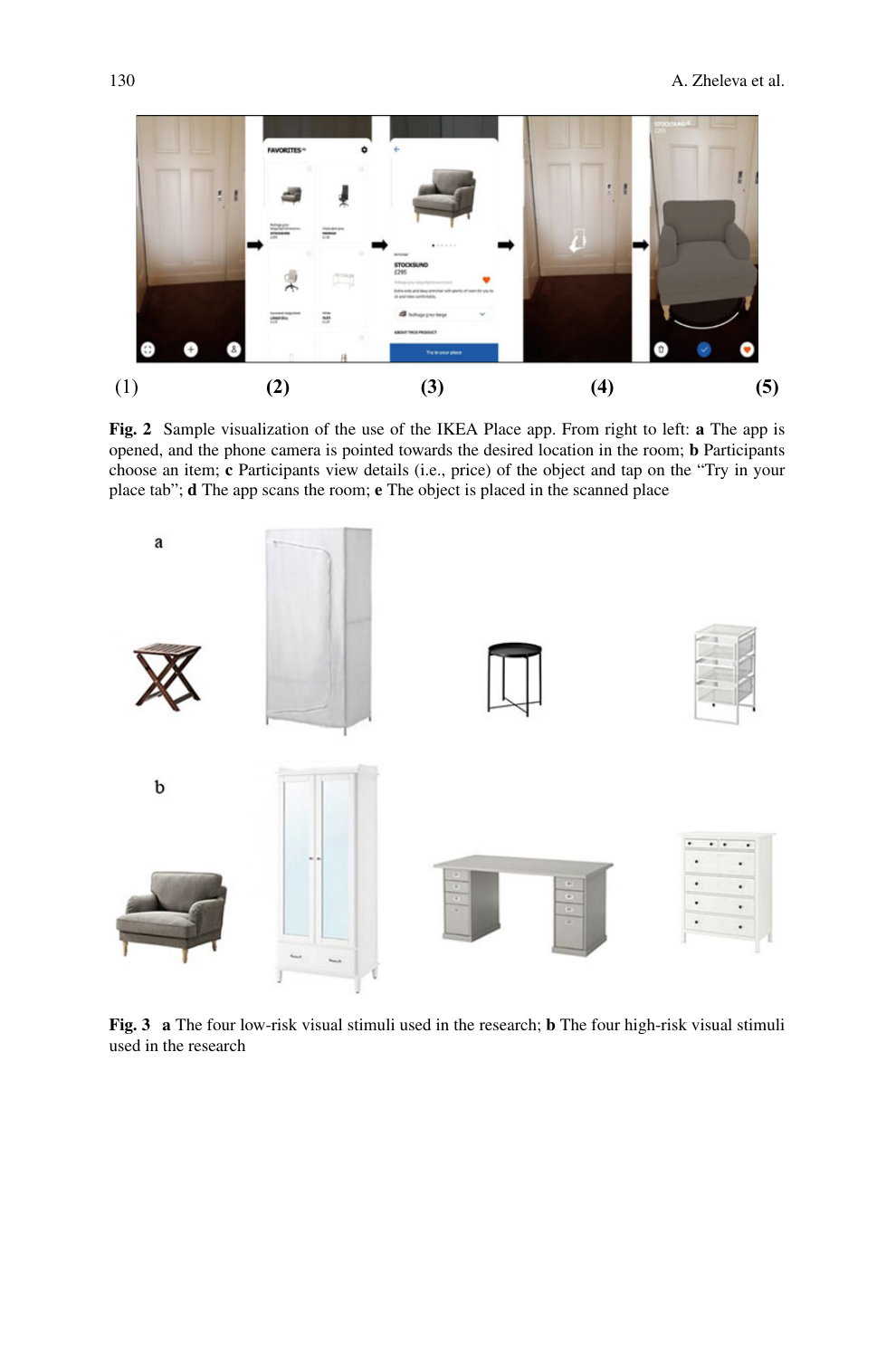# *3.4 Procedure*

The procedure started with a visit from the experimenter in the participant's home. Prior to this, participants were asked to clear a wall in their homes (i.e., move around their furniture), to use the app without any obstacles. The visit started with a short information and consent form procedure. Then, participants were given a list of instructions and used the IKEA Place App to place four furniture objects in a room in their home. To not interfere with the participants' experience, the researcher was not present in the room. After finishing the task, participants were asked to fill in an online questionnaire (10 min). Finally, participants were debriefed and reimbursed.

# *3.5 Variables and Measurement Instrument*

We measured variables with an online questionnaire. The full version of the questionnaire can be found in Appendix 1 at [https://bit.ly/3eYwXId.](https://bit.ly/3eYwXId) First, we asked participants for their age, gender identification, and previous use of the IKEA Place app. Then, we measured the four independent variables, one dependent variable, and four control variables. The questionnaire was based on validated and reliable tools explained below.

*Perceived informativeness (PI)*. The first independent variable was measured with four questions used in the Rese et al. [\(2017\)](#page-12-4) study. The questions included statements such as: "The IKEA app provides detailed information about the furniture."; "The IKEA app provides the complete information about the furniture.". Participants had to show their level of agreement with each of the statements on a 7-point Likert scale, anchored from 1 (strongly disagree) to 7 (strongly agree). The PI scale ( $M = 5.21$ ; *SD* = 1.02) was reliable ( $\alpha$  = .866).

*Perceived enjoyment (PE)*. The second independent variable was measured with four questions used in the Rese et al. [\(2017\)](#page-12-4) study (Cronbach's  $\alpha = .892$ ). The questions included statements such as: "Using the IKEA app is really fun."; "The scan function and its elements are a nice feature.". Participants had to show their level of agreement with each of the statements on the previously mentioned 7-point Likert scale. The PE scale (*M* = 5.38*; SD* = .96*)* was reliable (α = .89).

*Perceived ease of use (PEOU)*. The third independent variable was measured with four questions used in the Rese et al. [\(2017\)](#page-12-4) study. The questions included statements such as: "I found the IKEA app to be very easy to use."; "The IKEA app was intuitive to use." Participants had to show their level of agreement with each of the statements on the same 7- point Likert scale. The PEOU scale  $(M = 5.01; SD = 1.25)$  was reliable ( $\alpha = .89$ ). *Perceived usefulness (PU)*. The fourth independent variable was measured with four questions used in the Rese et al. [\(2017\)](#page-12-4) study. The questions included statements such as: "For me, the IKEA app has great value."; "The IKEA app provides beautiful interior design ideas.". Participants had to show their level of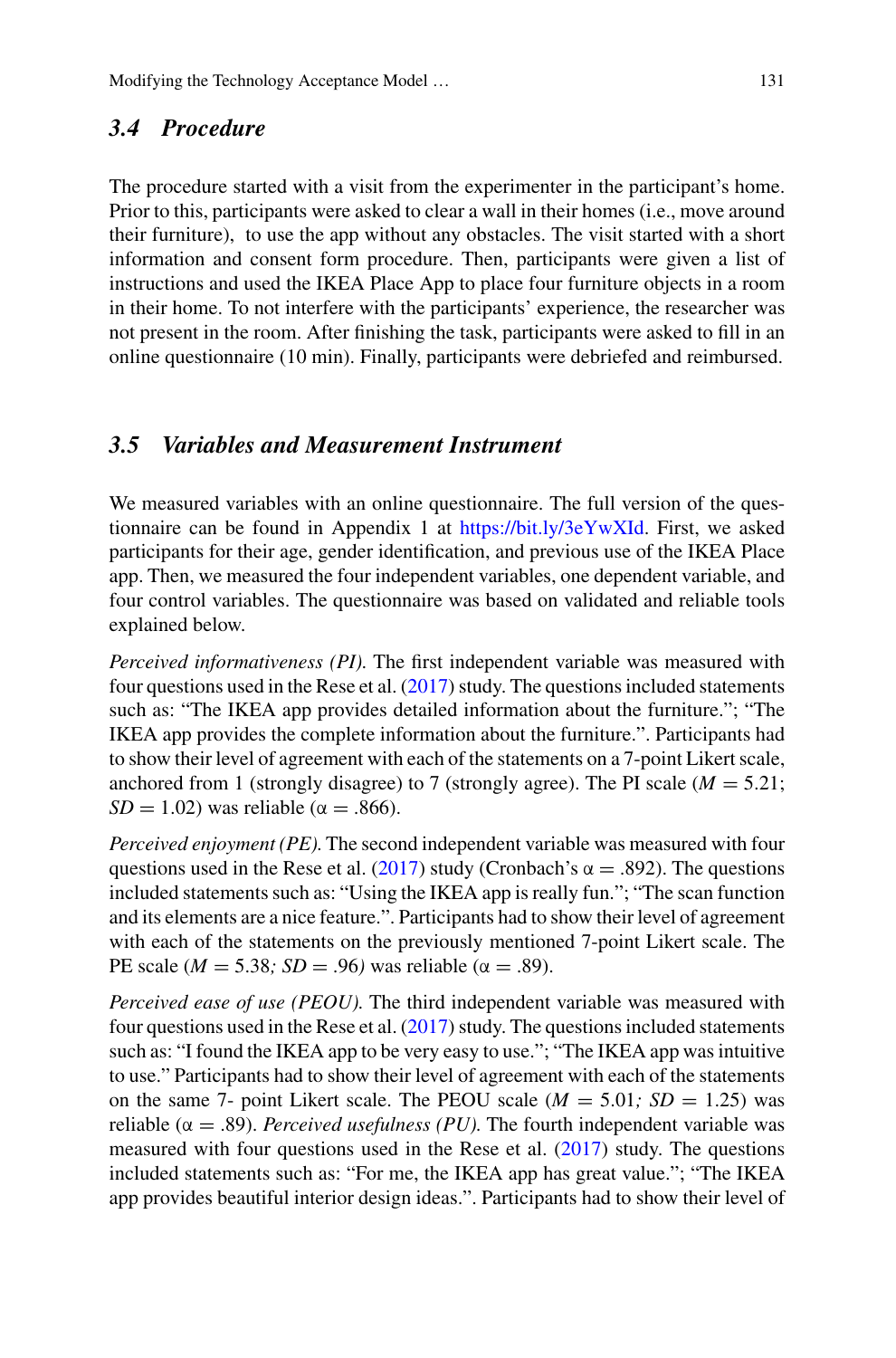agreement with each of the statements on the same 7-point Likert scale. The PEOU scale ( $M = 4.81$ ;  $SD = 1.25$ ) was reliable ( $\alpha = .91$ ).

*Behavioural intention (BI)*. The dependent variable was measured with five questions used in the Rese et al. [\(2017\)](#page-12-4) study. The questions included statements such as: "If I were to buy furniture in the future, I would: …download or use the IKEA app immediately; …give the IKEA app priority over the printed catalogue.". Participants had to show their level of agreement with each of the statements on the same 7-point Likert scale. The BI scale ( $M = 4.41$ ;  $SD = 1.28$ ) was reliable ( $\alpha = .91$ ).

*Affinity with interior design (AID)*. This control variable is defined as a participants' enduring involvement with interior design. We expect that since the IKEA Place app involves making an interior design decision about one's own home, participants who have a higher interest in the topic might perceive the app as more enjoyable and informative. The variable was measured with The Enduring Involvement Scale (Bruner, [2015\)](#page-12-17). Participants had to use a 7-point scale to give a numerical expression of their opinion on statements such as: "I find Interior Design is: " $1 =$  unimportant/7  $=$  important"; "1 = uninteresting/7 = interesting". The AID scale ( $M = 5.40$ ; SD  $= .98$ *)* was reliable ( $\alpha = .94$ ).

*Attitude towards the company (ATC)*. Since the AR application that participants used during the study was related to the IKEA brand, we suspected that if a participant has an extreme attitude towards IKEA, this will influence how enjoyable and useful they will find the app. Therefore, we measured participants' attitudes towards the company using the Attitude Toward the Company Scale (Bruner, [2015\)](#page-12-17).Participants had to use a 7-point scale to express their opinion towards IKEA on items such as: " $1 = Negative/7 = Positive$ "; " $1 = Unfavourable/7 = Favourable$ ". The ATC scale ( $M = 5.29$ ;  $SD = 1.06$ ) was reliable ( $\alpha = .84$ ).

*Technological innovativeness (TI)*. We expected that people who are more technologically innovative would find the app more informative and useful because they are more inclined to use new technology as a reliable source of information. Therefore, we used the Technological Involvement Scale as included in the Bruner scales manual [\(2015\)](#page-12-17). The questions included statements such as: "Other people come to me for advice on new technologies."; "In general, I am among the first in my circle of friends to acquire new technology when it appears.". Participants had to show their level of agreement with each of the statements on a 7-point Likert scale anchored from 1 (strongly disagree) to 7 (strongly agree). The TI scale ( $M = 4.21$ ;  $SD = 1.04$ ) was reliable ( $\alpha = .91$ ).

Finally, the last question checked whether the experimental task was completed correctly. We asked participants to choose pictures of the objects that they used the app for. As previously mentioned, participants who failed to use the correct stimuli  $(N = 8)$  were excluded from the data analysis.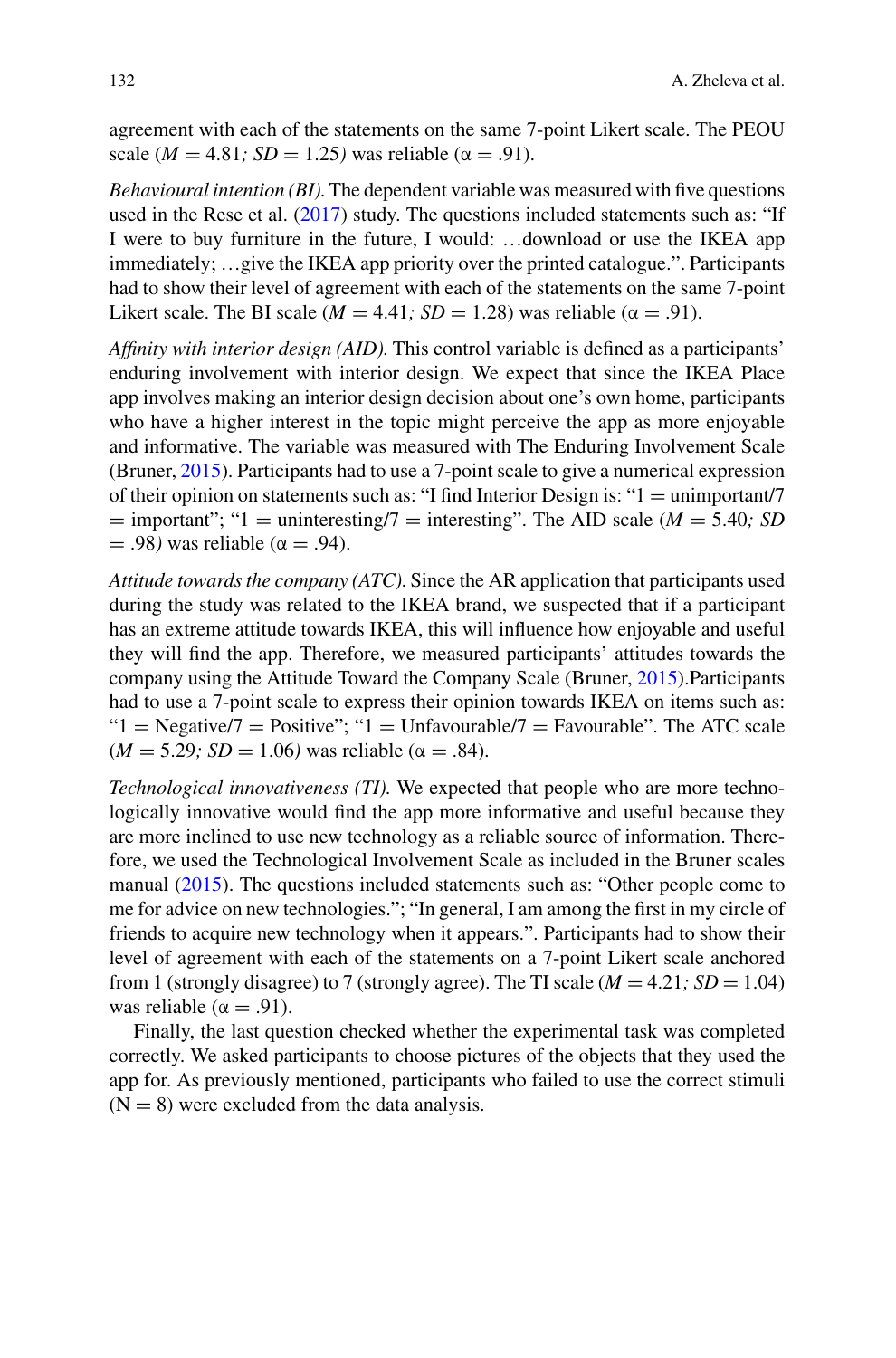### **4 Results**

First, we examined the presence of outliers, prevalence, and patterns of missing values, and normal distribution of the data. We concluded that the data included five outlier values  $(>M + 3SD)$ —one in perceived enjoyment, two in perceived usefulness, one in perceived ease of use, and one in attitude towards the company. To decide whether to exclude the outliers from the main analysis we followed Sweet and Grace-Martin  $(2012)$  guidelines which state that outliers are deleted only if: (1) they are a wrong entry or (2) they are some special cases isolated from a common phenomenon the analysis. Both guidelines that are listed above do not apply to the current data set and analysis. First, because the outliers are still entered on the same pre-defined scale with a limited fixed range. Second, because not all outliers came from the same participants in the same product group. Thus, we cannot say with confidence that some common unforeseen circumstances have resulted in these outliers and therefore they do represent the tested sample. Moreover, additional analyses showed that exclusion of the outliers did not alter the study findings substantially. Below, we report the data analysis and results of the data set with outliers.

Second, we checked if the control variables are correlated with any of the main variables. Age was not significantly correlated with any of the main variables. Affinity towards interior design had a significant positive association with perceived usefulness ( $r(92) = .20, p < .05$ ) and behavioural intention ( $r(92) = .21, p < .05$ ). Attitude towards the company had a significant positive association with perceived informativeness  $(r(92) = .29, p < .01)$ , perceived usefulness  $(r(92) = .21, p < .05)$ , perceived enjoyment (*r* (92) = .29, *p* < .05), perceived ease of use (*r* (92) = .21, *p* < .05) and behavioural intention ( $r$  (92) = .22,  $p$  < .05). Finally, technological innovativeness had a significant positive association with perceived usefulness ( $r$  (92) = .22,  $p$  < .05).

Finally, we used linear regressions controlling for age, affinity towards interior design, attitude towards the company and technological innovativeness. The results of the hypotheses testing are summarized in Fig. [4.](#page-10-0) The analysis showed that the effect of perceived usefulness on behavioural intention was significant ( $\beta = 0.35$ , *SE*)  $= .09, p < .001$ ), as well as the effect of perceived enjoyment on perceived usefulness  $(\beta = .24, SE = .11, p < .05)$ . Next, the effect of perceived ease of use on perceived enjoyment was not significant ( $\beta = .15$ ,  $SE = .09$ ,  $p = .13$ ). Perceived ease of use had significant positive effect on perceived usefulness ( $\beta = .23$ ,  $SE = 2.39$ ,  $p < .05$ ). Also, the effect of perceived informativeness on perceived usefulness was significant  $(\beta = .23, SE = 2.18, p < .05)$  as well as the effect of perceived informativeness on perceived enjoyment ( $\beta = .33$ ,  $SE = .10$ ,  $p < .01$ ). Lastly, perceived enjoyment had a direct positive effect on behavioural intention ( $\beta = .44$ ,  $SE = .09$ ,  $p < .001$ ) but product type was not a significant moderator of the relationship between perceived usefulness and behavioural intention ( $\beta = .05$ ,  $SE = .03$ ,  $p = .49$ ).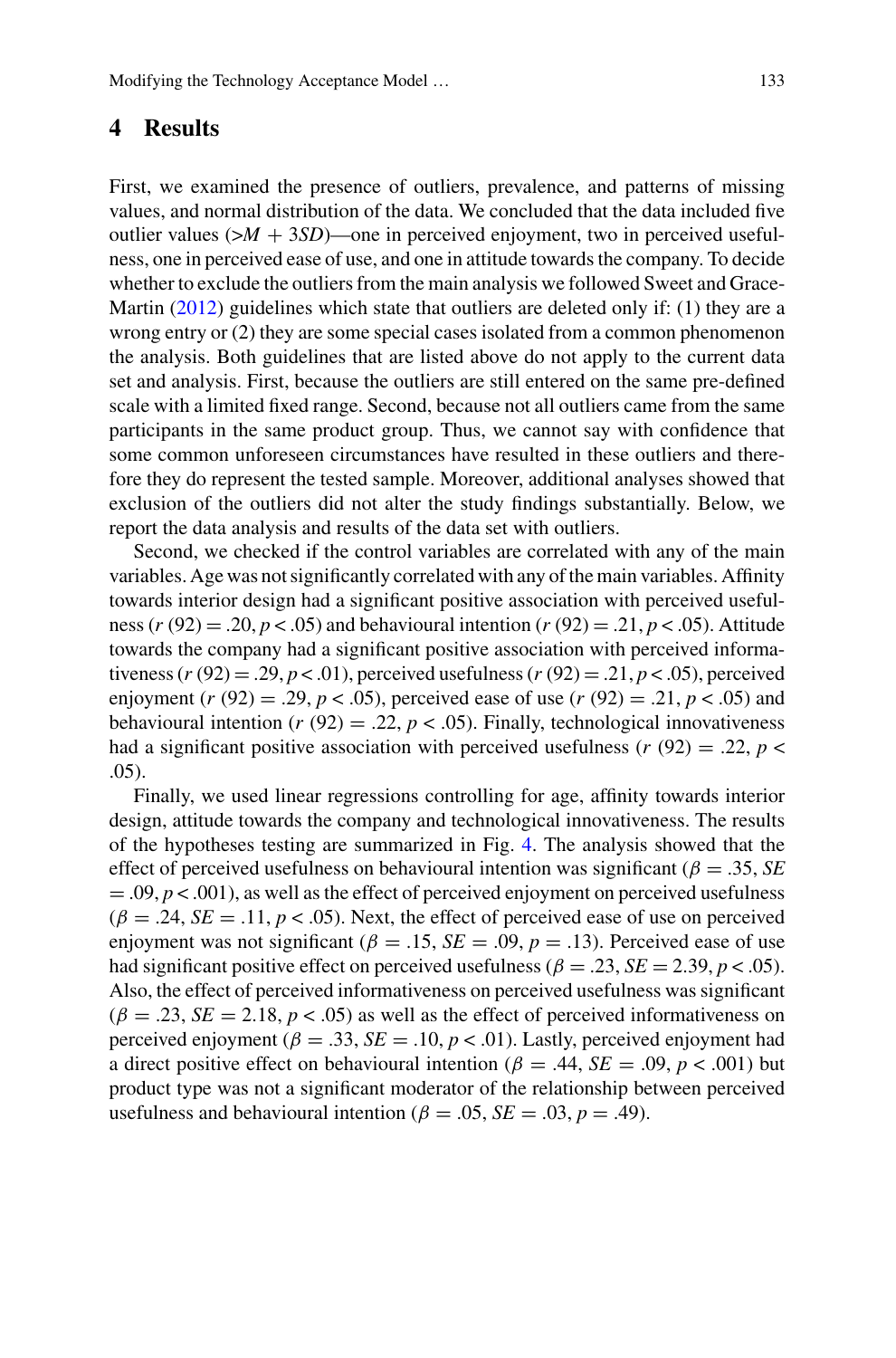<span id="page-10-0"></span>

Fig.4 The modified TAM model illustrating the results of the hypothesized relationships between product type, perceived enjoyment, perceived informativeness, **Fig. 4** The modified TAM model illustrating the results of the hypothesized relationships between product type, perceived enjoyment, perceived informativeness,<br>perceived usefulness, perceived ease of use and behavioural = 92)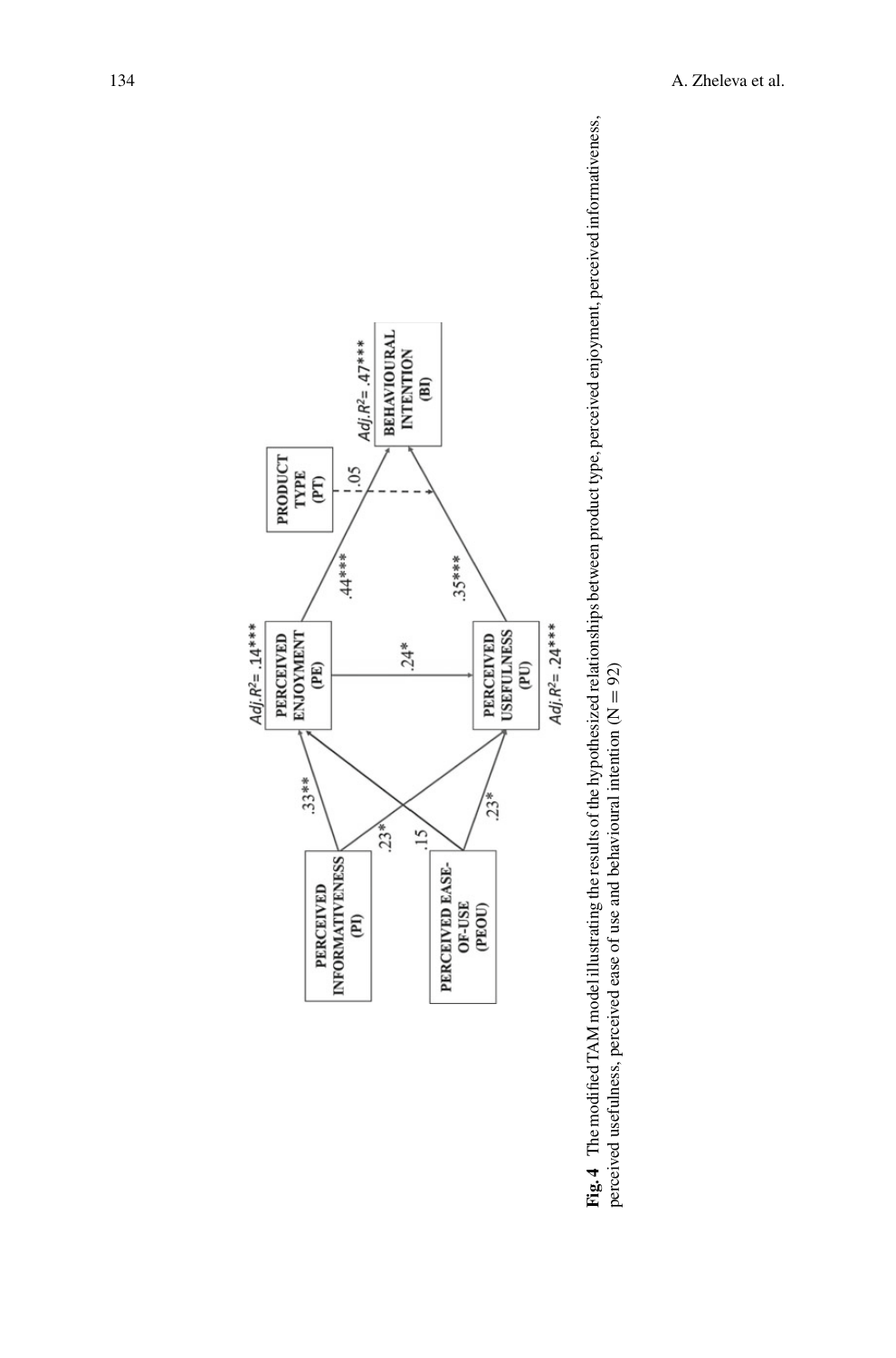# **5 Discussion**

The main findings of the study are: (1) the results from earlier studies using the (modified) TAM model can be replicated in a study with a field design; (2) perceived enjoyment is a factor that has both a (strong) direct influence and a weaker indirect influence on behavioural intention (3) product type does not moderate the impact of perceived usefulness on the intention to adopt AR apps.

Regarding the modeled TAM relationships, Rese et al. [\(2017\)](#page-12-4) have shown that perceived usefulness has a direct effect on behavioural intention. Also, Kim and Forsythe [\(2008\)](#page-12-3) have considered its direct influence on behavioural intention. The current study, however, shows that both of these effects exist simultaneously. However, perceived enjoyment had a stronger direct effect on behavioural intention than perceived usefulness. Furthermore, perceived enjoyment also directly influenced perceived usefulness. These two findings illustrate that perceived enjoyment could be a more important aspect of retail AR apps than previously thought. Thus, future studies can invest in efforts to replicate these results to establish a clearer idea of the role of perceived enjoyment in the experience of AR technology in retail.

Contrary to our expectations, we did not find an effect of product type on the relationship between perceived usefulness and behavioural intention. The insignificant difference between product groups could be attributed to our study sample, which consisted of students. The general lack of financial opportunity to buy the relatively expensive products might have resulted in participants in the high-risk group not experiencing a financial risk of the product (Bagga & Bhatt, [2013;](#page-11-1) O'Liery, [2017\)](#page-12-18). As a result, the low-risk versus high-risk factor did not have the expected effect. Future studies in different samples could shed light on the value of this explanation.

Most importantly, the current study tested the TAM model in field settings that were not controlled by the researcher. This is in contrast with most previous research on TAM, which has been conducted in controlled and artificial settings (i.e., a research lab) (Brito et al., [2018;](#page-12-9) Rese et al., [2017\)](#page-12-4). By making use of a more realistic setting (i.e., the participants' home), the current study added to the ecological validity of previous research findings. Thus, by taking all the previous experimental evidence together with the current results, this study's outcomes suggest that the TAM model is a valid and generalizable theoretical model for studying the acceptance of AR in 'real-life' settings.

# **References**

- <span id="page-11-0"></span>Ajzen, I. (1991). The theory of planned behavior. In *Organizational behavior and human decision processes* (Vol. 50).
- <span id="page-11-1"></span>Bagga, T., & Bhatt, M. (2013). A study of intrinsic and extrinsic factors influencing consumer buying behaviour online. *[Asia-Pacific Journal of Management Research and Innovation](https://doi.org/10.1177/2319510X13483515)*. https:// doi.org/10.1177/2319510X13483515.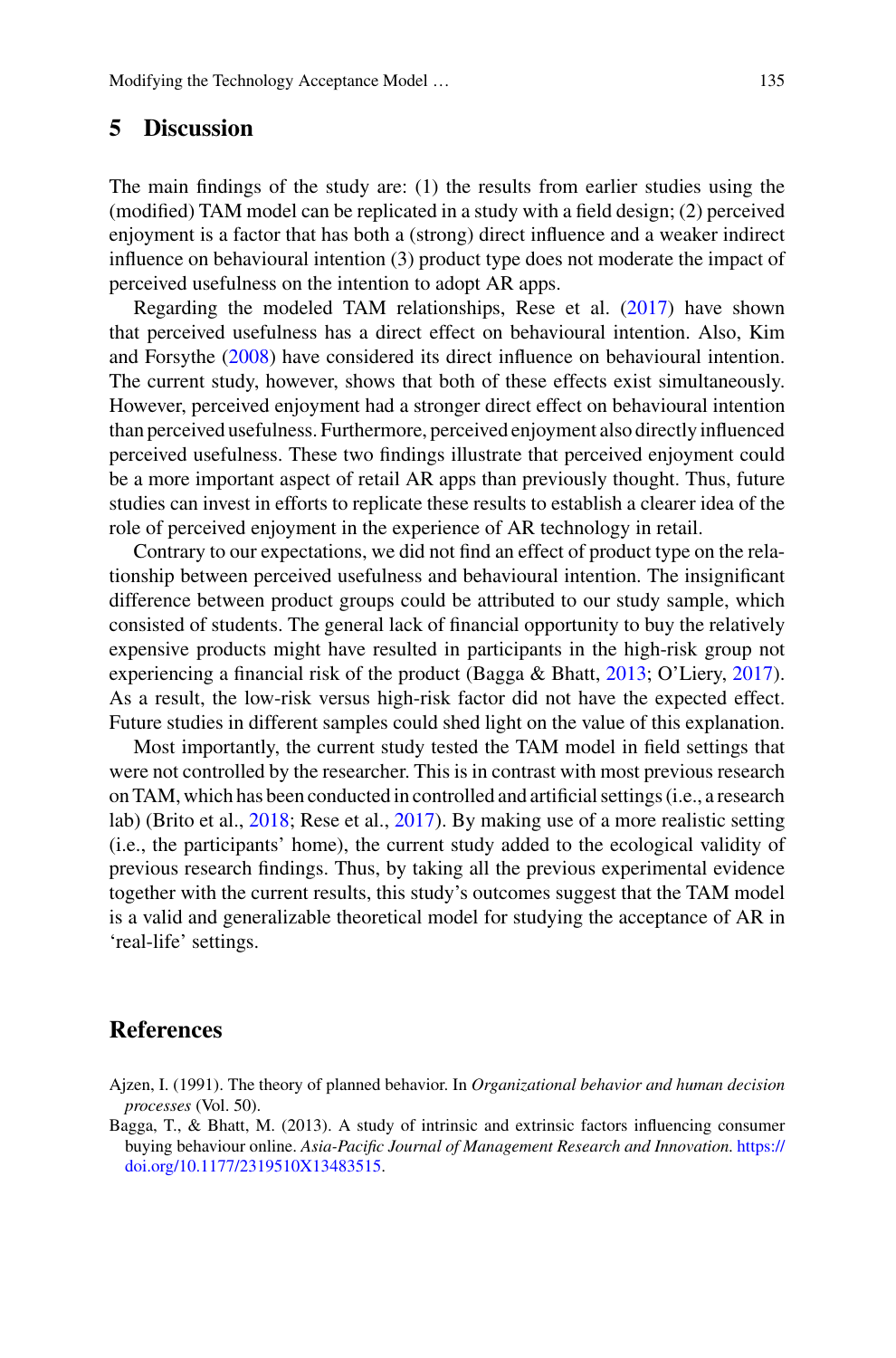- <span id="page-12-9"></span>Brito, P. O., Stoyanova, J., & Coelho, A. (2018). Augmented reality versus conventional interface: Is there any difference in effectiveness? *Multimedia Tools and Applications, 77*(6), 7487–7516. [https://doi.org/10.1007/s11042-017-4658-1.](https://doi.org/10.1007/s11042-017-4658-1)
- <span id="page-12-17"></span>Bruner, G. (2015). *Marketing scales handbook: A compilation of multi-item measures for consumer behavior & advertising research* ((Library version) ed., Vol. 6 (Library version)). Fort Worth, Texas: GCBII Productions LLC. (2012). [https://ebookcentral.proquest.com/lib/ubnru-ebooks/det](https://ebookcentral.proquest.com/lib/ubnru-ebooks/detail.action?docID=3339990) ail.action?docID=3339990. Accessed 6 April 2019.
- <span id="page-12-10"></span>Cheema, U., Rizwan, M., Jalal, R., Durrani, F., & Sohail, N. (2013). The trend of online shopping in 21 st century: Impact of enjoyment in tam model. *Asian Journal of Empirical Research, 3*(2). [http://aessweb.com/journal-detail.php?id=5004.](http://aessweb.com/journal-detail.php%3fid%3d5004)
- <span id="page-12-0"></span>Dacko, S. G. (2017). Enabling smart retail settings via mobile augmented reality shopping apps. *[Technological Forecasting and Social Change, 124,](https://doi.org/10.1016/j.techfore.2016.09.032)* 243–256. https://doi.org/10.1016/j.techfore. 2016.09.032.
- <span id="page-12-2"></span>Davis, F. D. (1989). Perceived usefulness, perceived ease of use, and user acceptance of information technology. *MIS Quarterly, 13*(3), 319. [https://doi.org/10.2307/249008.](https://doi.org/10.2307/249008)
- <span id="page-12-12"></span>Derbaix, C. (1983). Perceived risk and risk relievers: An empirical investigation. *Journal of Economic Psychology, 3*(1), 19–38. [https://doi.org/10.1016/0167-4870\(83\)90056-9.](https://doi.org/10.1016/0167-4870(83)90056-9)
- <span id="page-12-5"></span>Dey, A., Billinghurst, M., Lindeman, R. W., & Swan, J. E. (2018). A systematic review of 10 years [of augmented reality usability studies: 2005 to 2014.](https://doi.org/10.3389/frobt.2018.00037) *Frontiers in Robotics and AI, 5,* 37. https:// doi.org/10.3389/frobt.2018.00037.
- <span id="page-12-7"></span>Ducoffe, R. H. (1996). Advertising value and advertising on the web. *Journal of Advertising Research*, *36*(5), 21–35. [https://www.warc.com/content/paywall/article/A6072\\_Advert](https://www.warc.com/content/paywall/article/A6072_Advertising_Value_and_Advertising_on_the_Web/6072) ising\_Value\_and\_Advertising\_on\_the\_Web/6072.
- <span id="page-12-13"></span>Horton, R. L. (1976). The structure of perceived risk: Some further progress. *Journal of the Academy of Marketing Science, 4*(4), 694–706. [https://doi.org/10.1007/BF02729830.](https://doi.org/10.1007/BF02729830)
- <span id="page-12-15"></span>Kaplan, L. B., Szybillo, G. J., & Jacoby, J. (1974). Components of perceived risk in product purchase: A cross-validation. *[Journal of Applied Psychology, 59](https://doi.org/10.1037/h0036657)*(3), 287–291. https://doi.org/10.1037/h00 36657.
- <span id="page-12-3"></span>Kim, J., & Forsythe, S. (2008). Adoption of virtual try-on technology for online apparel shopping. *Journal of Interactive Marketing, 22*(2), 45–59. [https://doi.org/10.1002/dir.20113.](https://doi.org/10.1002/dir.20113)
- <span id="page-12-6"></span>Legris, P., Ingham, J., & Collerette, P. (2003). Why do people use information technology? A critical [review of the technology acceptance model.](https://doi.org/10.1016/S0378-7206(01)00143-4) *Information & Management, 40*(3), 191–204. https:// doi.org/10.1016/S0378-7206(01)00143-4.
- <span id="page-12-18"></span>O'Liery, K. (2017). *[The Intrinsic motivations directing consumer behaviour](http://bxtvisuals.com/intrinsic-motivations-consumer-behaviour/)*. http://bxtvisuals.com/ intrinsic-motivations-consumer-behaviour/.
- <span id="page-12-8"></span>Olsson, T., Kärkkäinen, T., Lagerstam, E., & Ventä-Olkkonen, L. (2012). User evaluation of mobile augmented reality scenarios. *Journal of Ambient Intelligence and Smart Environments, 4*(1), 29–47. [https://doi.org/10.3233/AIS-2011-0127.](https://doi.org/10.3233/AIS-2011-0127)
- <span id="page-12-1"></span>PerkinsCoie. (2018). Augmented and virtual reality survey report industry insights into the future of Ar/Vr. *PerkinsCoie*. [https://www.perkinscoie.com/images/content/1/8/v2/187785/2018-VR-AR-](https://www.perkinscoie.com/images/content/1/8/v2/187785/2018-VR-AR-Survey-Digital.pdf)Survey-Digital.pdf.
- <span id="page-12-11"></span>Pristiwa, N., Huang, W.-T., & Ayuningtyas, D. (2017). The effect of internet user behavior on effective marketing via online group buying in Taiwan 1. In *Undefined*.
- <span id="page-12-4"></span>Rese, A., Baier, D., Geyer-Schulz, A., & Schreiber, S. (2017). How augmented reality apps are accepted by consumers: A comparative analysis using scales and opinions. *Technological Forecasting and Social Change, 124,* 306–319. [https://doi.org/10.1016/j.techfore.2016.10.010.](https://doi.org/10.1016/j.techfore.2016.10.010)
- <span id="page-12-16"></span>Stone, R. N., & Grønhaug, K. (1993). Perceived risk: Further considerations for the marketing discipline. *[European Journal of Marketing, 27](https://doi.org/10.1108/03090569310026637)*(3), 39–50. https://doi.org/10.1108/030905693 10026637.
- <span id="page-12-14"></span>Sweeney, J. C., Soutar, G. N., & Johnson, L. W. (1999). The role of perceived risk in the quality[value relationship: A study in a retail environment.](https://doi.org/10.1016/S0022-4359(99)80005-0) *Journal of Retailing, 75*(1), 77–105. https:// doi.org/10.1016/S0022-4359(99)80005-0.